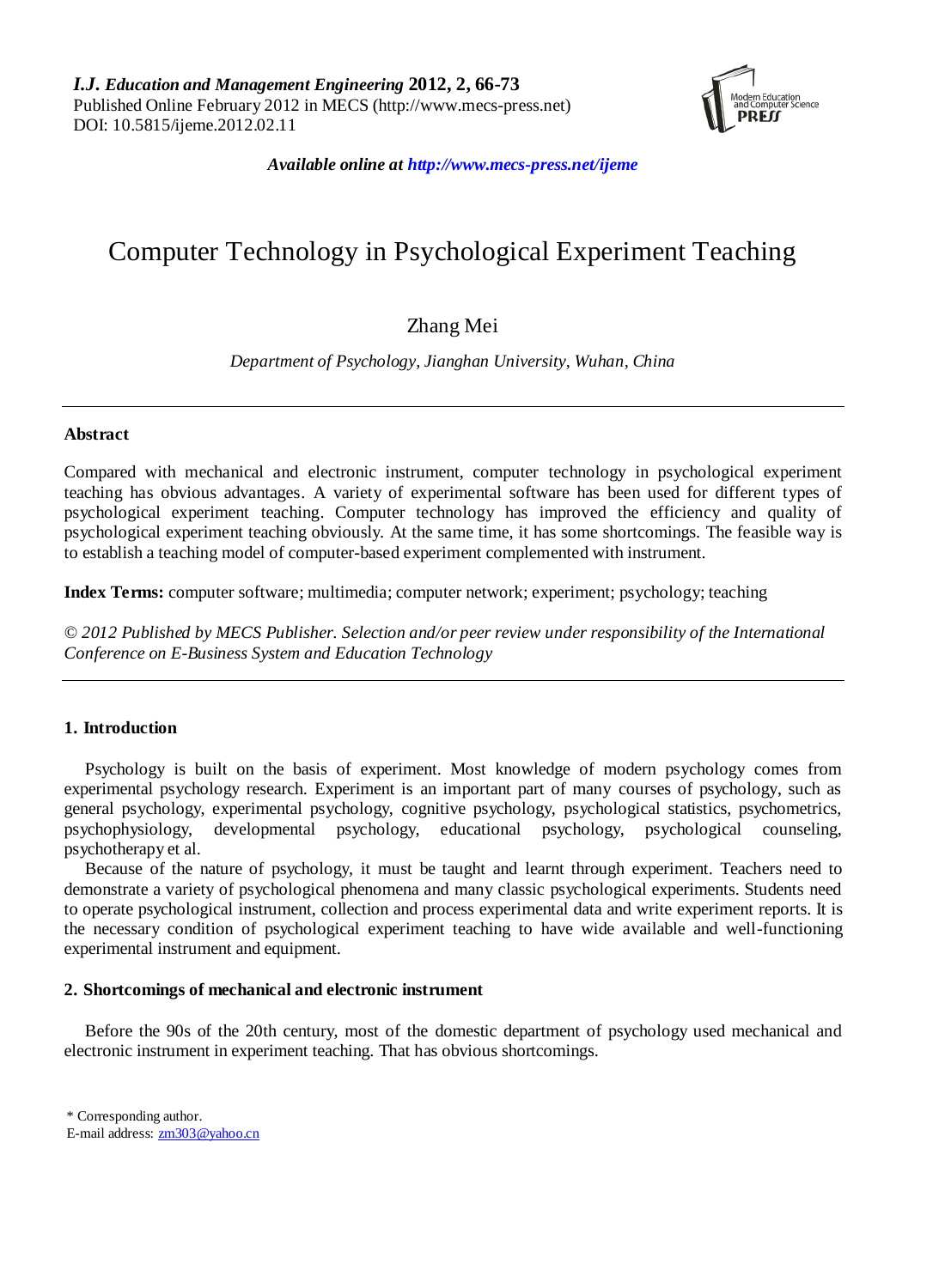- The number of experiments is limited. Some of them are demonstrated experiments of general psychology and experimental psychology. Others are experiments of sensation, perception, attention, learning and memory. Higher, more complex experiments can not be performed.
- Most of the domestic mechanical and electronic instrument of psychological experiment are rough designed, and lack of rigorous measurement standards and specification of products. They have poor accuracy and reliability. So they can not meet the requirements of psychological experiment teaching.
- The investment is large but the efficiency is low. One instrument only can do one kind of experiment. The same instrument needs to be purchased several ones for several students groups. Most of the instruments are used only one or two times a year.
- The cost of maintenance is very high. It need a lot of time to test and prepare the instruments. The accessories are easily to damage. The performance is easily out of date. After a few years the instruments need to be updated.

## **3. Advantages of computer in psychological experiment teaching**

Since the 90s of the 20th century, many computer-aided tools for psychological experiment teaching began to appear in China. "It has been a trend to computerize psychological experiment teaching. Computer with psychological experiment software, special interface and external device has been used in psychological experiment teaching [1]." Peking University and Beijing Psyche-Ark science & technology development Co., Ltd. developed a series of psychology application software (Psykey). Beijing Normal University developed an experimental system for psychology (ExpPsy).

Compared with mechanical and electronic instrument, computer system for psychological experiment teaching has obvious advantages.

- Computer can precisely present and control experimental conditions. According to the requirement of experimenter, computer can present visual stimulation, auditory stimulation and movement stimulation. It can present problem to the subject by simulating real or imagined situation.
- Computer can measure and record the subject's response accurately and automatically. It greatly reduces the workload of experimenters.
- Using computer can reduce the influence of the experimenter to the subject.
- Computer can provide feedback immediately. It can give feedback by data, graph, words, sound and images witch based on the reaction of the subject.
- Computer makes it easily and quickly to process the experimental data. Using statistical software, computers can collect statistics rapidly. It improves the efficiency of experiments.
- Computer makes it possible for users to design the experiments. Experimenters can design experimental materials, conditions and modes of response by themselves. Computer helps to expand the subjects of experiment and promote innovative experiments.

At present, computer system for psychological experiment is widely used in psychology teaching at university. Computers have replaced some of the traditional instruments of psychological experiment. Over a hundred of psychological experiments can be performed by computers. They relate to general psychology, experimental psychology, cognitive psychology, psychometrics, developmental psychology, educational psychology, physiological psychology, psychological counseling and psychotherapy et al.

For example, the Psykey Psychology Application System includes five series of psychological experiment software. Please see table 1.

Many higher, more complex psychological experiments were impossible to be performed before, they can be performed now. The efficiency and quality of psychological experiment teaching has been improved remarkably.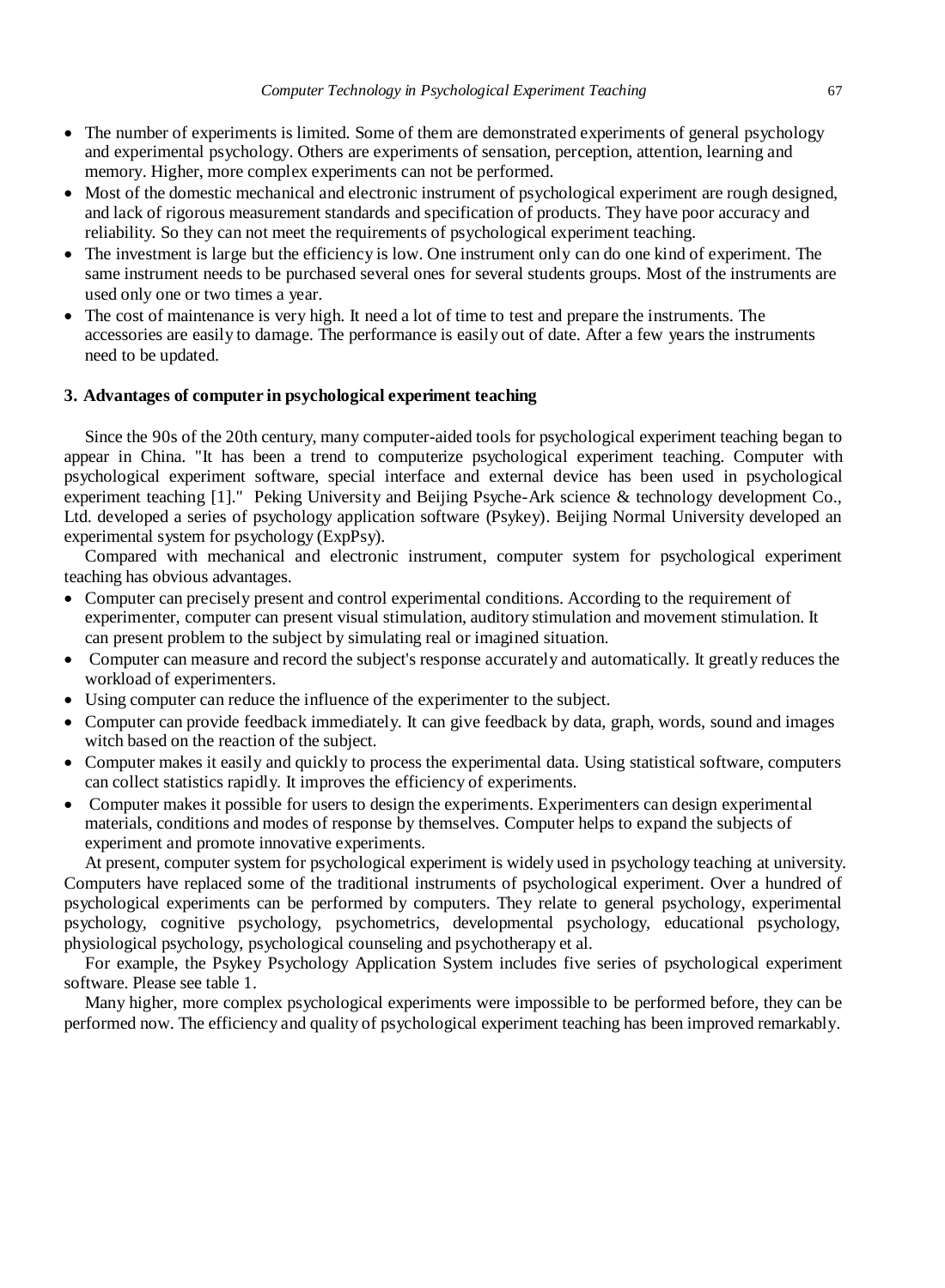|  |  |  | Table 1. Psykey Psychology Application System |  |
|--|--|--|-----------------------------------------------|--|
|--|--|--|-----------------------------------------------|--|

| <b>Series</b> | Product Of Psykey                            |           |                        |  |
|---------------|----------------------------------------------|-----------|------------------------|--|
|               | Name                                         | Edition   | Number of software     |  |
|               | PsyKey Psychology<br><b>Teaching System</b>  | V3.0      | 110 experiments        |  |
| $\mathcal{D}$ | PsyKey Psychological<br><b>Test System</b>   | V2 0      | 87 scales              |  |
| 3             | PsyKey Personnel<br><b>Evaluation System</b> | V1.0      | 21 tests               |  |
| 4             | PsyKey Exercise<br>Psychology Test System    | V1.0      | 20 scales and 11 tests |  |
| 5             | PsyKey Mental File<br>System                 | <b>BS</b> | 79 scales              |  |

## **4. Computer, multimedia and computer network technology in different types of psychological experiment teaching**

## *4.1 Demonstration experiment of psychology*

Computers and multimedia provide a mode of human-machine interaction and the environment of multisensory stimulation. They can demonstrate various phenomena of general psychology, experimental psychology, educational psychology and developmental psychology. They can also demonstrate the process of experiments. The experimental instruction, stimulus, response, procedure and results can demonstrate visually on the large screen. By human-machine interactions, words, illustrations, sounds and images computers provide large amount of information to the psychological experiment teaching and raise the liveliness and interest of teaching. It makes students to understand knowledge quickly and accurately.

#### *4.2 Experiment of basic psychology*

Experimental psychology and cognitive psychology are the professional required courses of psychology. Compared with other courses, their contents of experiment are the most and their hours of experiment are the longest. The hours of experimental teaching in the proportion of the total hours are accounted for about onethird. About 60% to 90% of the experiments can be done by the computer system of psychological experiment.

Currently, which the domestic universities use generally is PsyKey Psychology Teaching System and ExpPsy Experimental System for Psychology.

Take the PsyKey Psychology teaching system as an example. The software section contains 110 experiments, covering a number of the branch of psychology. It has lively multimedia presentation capabilities, powerful data processing capabilities, the custom functions of experimental parameters and list. The external hardware is designed based on the precision requirements of psychological experiments. The module which is specifically designed for the large-scale network experimental teaching (Net module) is very convenient for users to collect experimental data and set the overall experimental parameters.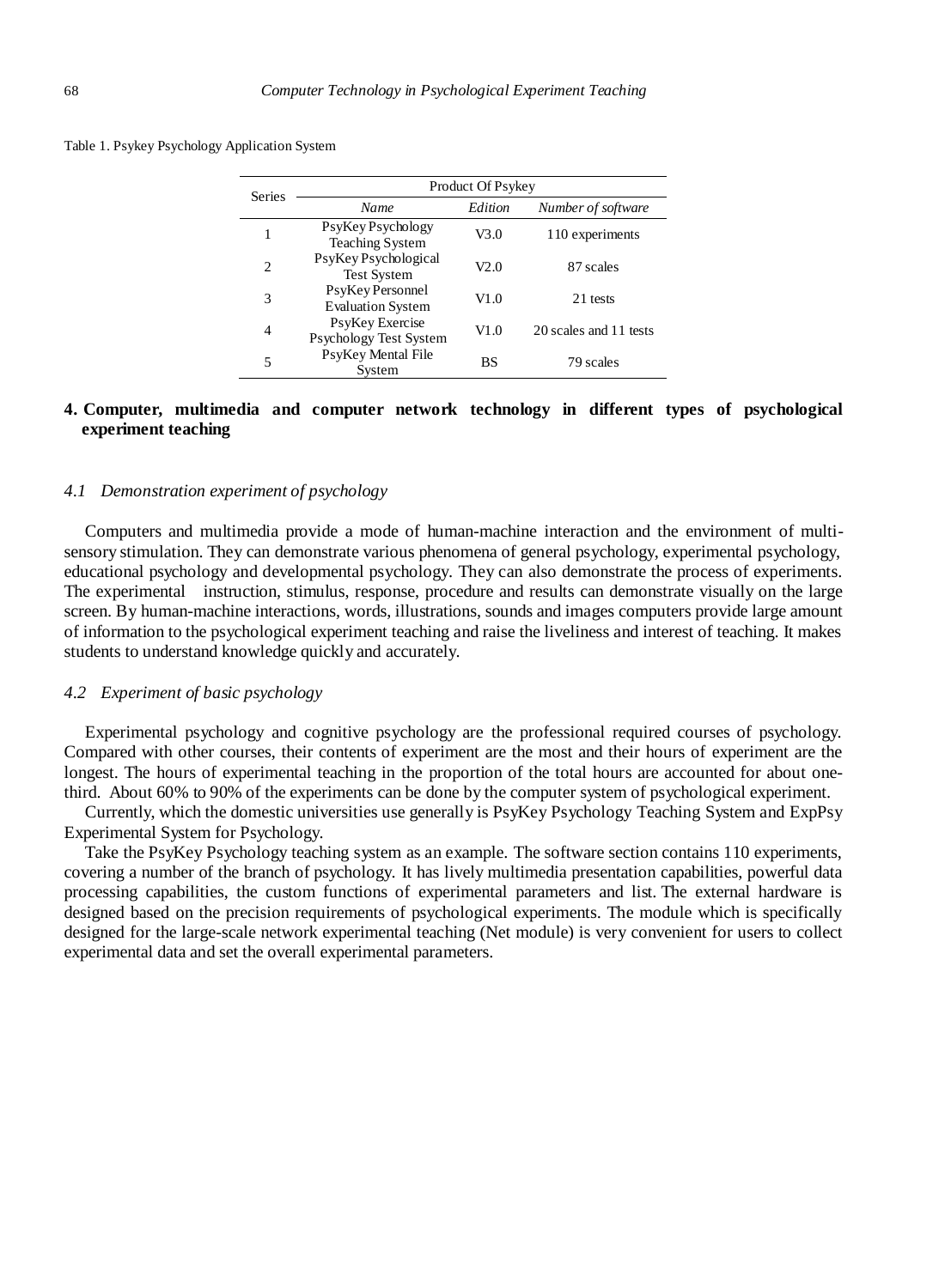Table 2. Psykey psychology teaching system

|                | Content                                                                       |                         |  |
|----------------|-------------------------------------------------------------------------------|-------------------------|--|
| <b>Series</b>  | Name of category                                                              | Number of<br>experiment |  |
| 1              | Demonstration<br>experiments of<br>general psychology                         | 13                      |  |
| $\overline{2}$ | Experiments of<br>child psychology                                            | 15                      |  |
| 3              | Experimental<br>determination of<br>primary mental<br>abilities               | 28                      |  |
| $\overline{4}$ | Classic experiments<br>of psychology                                          | 31                      |  |
| 5              | Experiments of<br>cognitive<br>psychology                                     | 17                      |  |
| 6              | Experiments of<br>man-machine<br>interaction and<br>engineering<br>psychology | 6                       |  |

Take the ExpPsy Experimental System for Psychology as an example. It consists of 31 experiments of experimental psychology and cognitive psychology. Teachers can choose the experimental materials and define the experimental parameters by them selves. The experiment process control is standard. The results of experiments are accurate and reliable. It is more quickly to design and prepare experiments and to collect and analyze experimental data. Experimenters could query for experimental data of individual and statistical data at any time. The system has a complete help system. Use of this system can achieve network experiment teaching. It has the capabilities of network data management and improves the efficiency of data collecting and processing.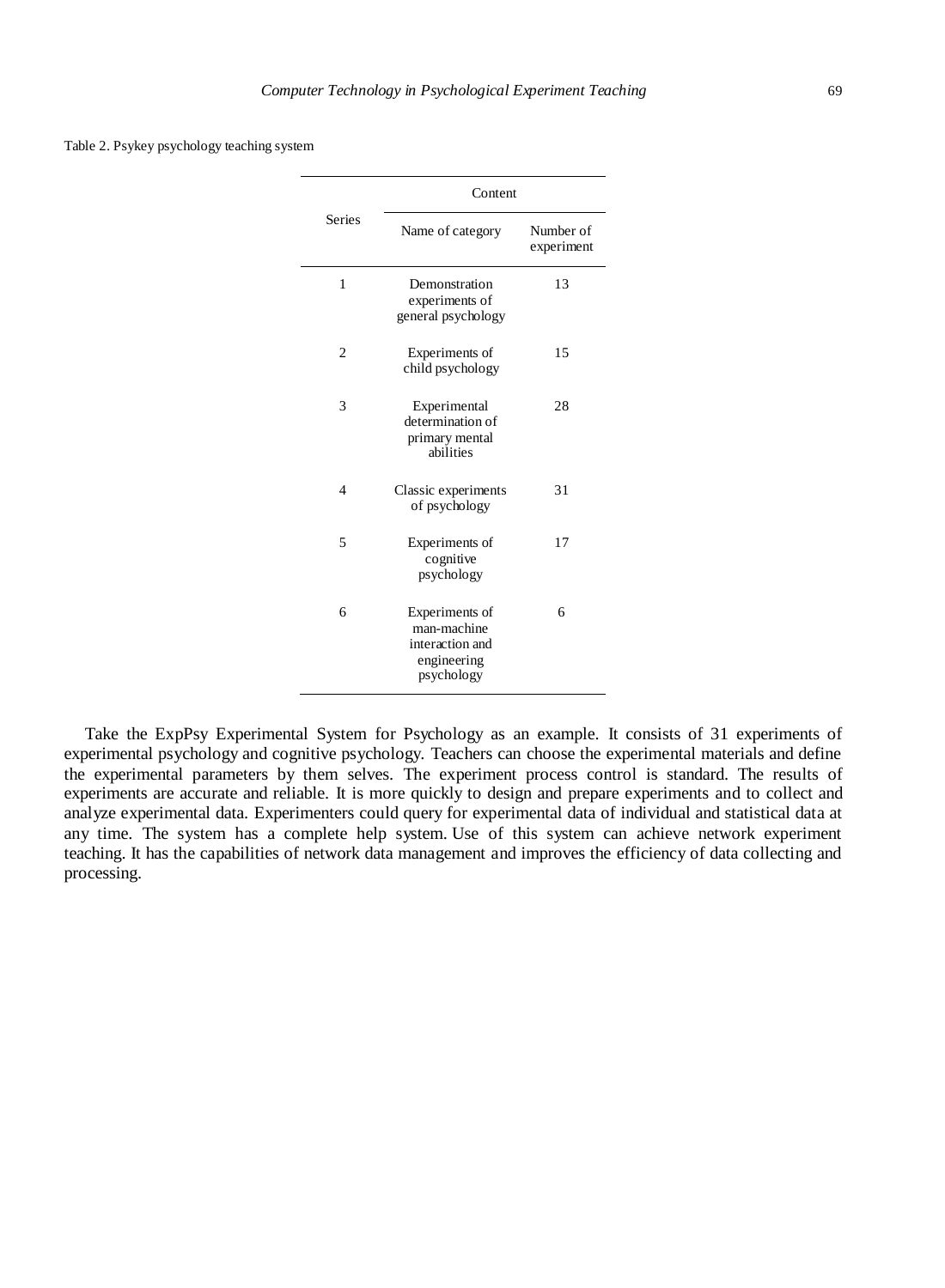|                | Content                                       |                         |  |
|----------------|-----------------------------------------------|-------------------------|--|
| <b>Series</b>  | Name of category                              | Number of<br>experiment |  |
| 1              | Experiment of<br>traditional<br>psychophysics | 5                       |  |
| $\overline{c}$ | Experiment of<br>reaction time                | 3                       |  |
| 3              | Experiment of<br>signal detection<br>theory   | 3                       |  |
| $\overline{4}$ | Experiment of<br>information<br>processing    | 7                       |  |
| 5              | Experiment of<br>learning and<br>memory       | 8                       |  |
| 6              | Experiment of<br>research                     | 5                       |  |
| 7              | Tool software                                 | 2                       |  |

Table 3. Exppsy experimental system for psychology

"The system is an open design platform of psychological experiment. Experimenters can design experimental material according to their needs. They can define the parameter of experiment number, experimental control, experimental treatment, interstimulus interval and delayed time, etc. The system can improve the flexibility and creativity of experimenters while they design teaching and materials of experiment [2]. "

#### *4.3 Experiment of psychological statistics*

In order to get valuable conclusion, the data of psychological experiment must be appropriate process and analysis. Psychological statistics tells the student how to process and analysis psychological experiment data. With powerful computing features, computer has been applied widely and deeply in psychological statistics. The most commonly used software for psychological statistics is SPSS (Statistical Package for the Social Science) and SAS (Statistics Analysis System). The very important part of psychological statistics teaching is to teach students to use statistical software. Currently, laboratory LAN installed statistical software is the major approach of psychological statistics experiment teaching.

## *4.4 Experiment of psychometrics*

In addition to the test which needs manual tools, most of the psychological test can be compiled into computer software. The test programs are presented on the screen. Subjects make response by entering symbol,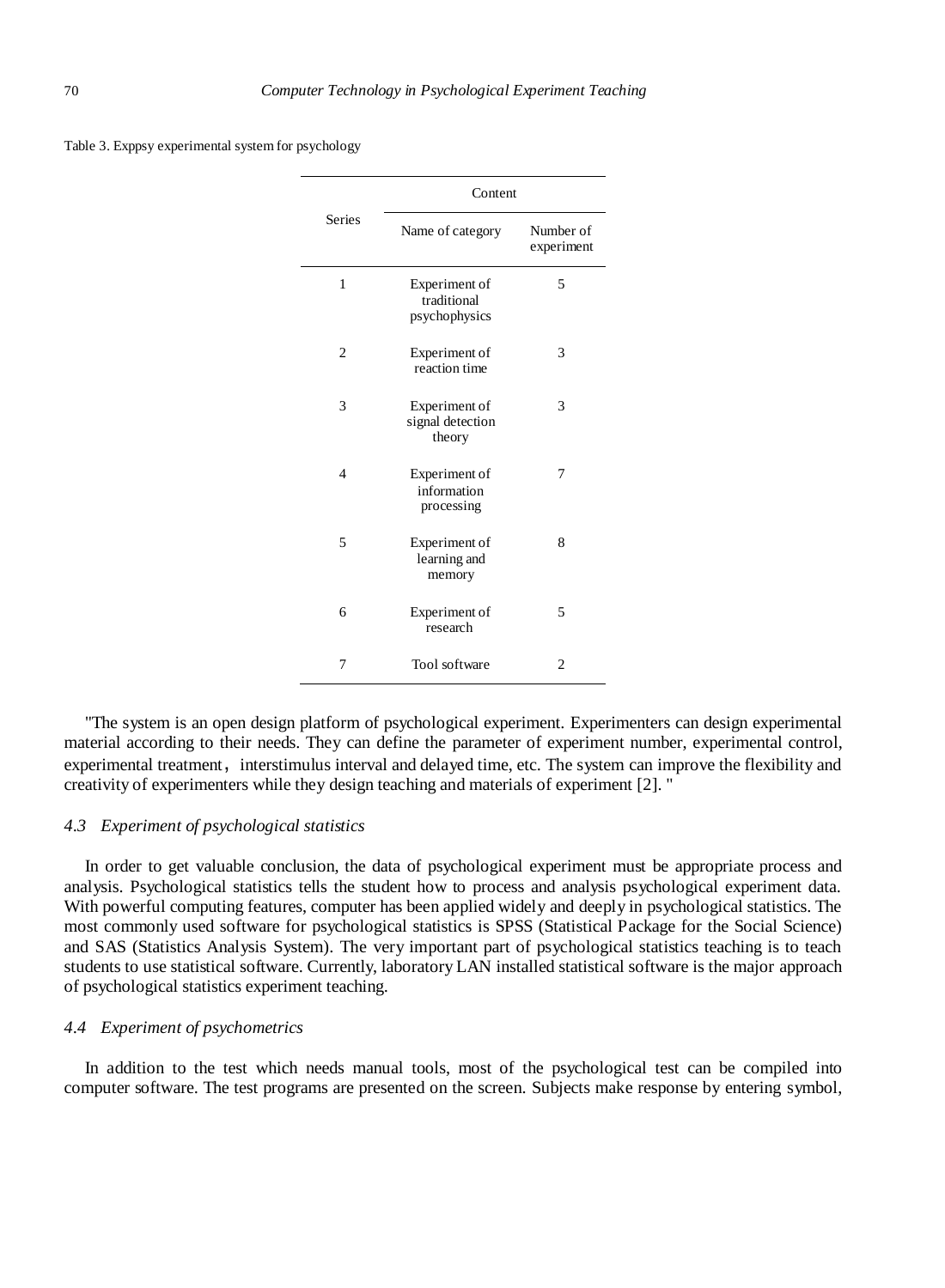pressing response key or operating the mouse. Computers record and storage their response, and calculate test score by corresponding program. The test score is displayed by data or chart, given some analysis and explanation. Students can complete a variety of psychological tests individually in a relatively short period of time, and can also copy and print the results.

At present, computer software of psychological tests is very rich. The more representative one is Psykey Psychological Test System. It contains 87 commonly used scales. The interpretations of the results are detailed and professional. It has very powerful capabilities of data processing, illustrated statistical report and very friendly user interface. The self-set function is complete. The system can support a variety of test methods such as written test, network test and cursor reading test. Users can also set up norms, scale lists, user permissions, user adscription, report formats and other projects. The data is very easy to dock with other software and be converted into other types.

#### *4.5 Experiment of psychophysiology*

Electrophysiological measurement technique and computer technology can be used to measure the parameter of psychophysiology. With special software, the parameter of respiration, heart rate, skin resistance and brain wave can be measured, recorded and displayed real-timely by connected sensor and computer. This technology greatly enhanced the efficiency and accuracy of psychophysiology experiment. It has a vivid, visual effect. It makes the processing of experimental data more convenient. Computer-controlled multi-channel physiological recorder can also be used in biofeedback and psychotherapy.

Table 4. Psykey psychological test system

|                | Content                    |                    |  |
|----------------|----------------------------|--------------------|--|
| <b>Series</b>  | Name of category           | Number of<br>scale |  |
| 1              | Mental health              | 18                 |  |
| $\overline{c}$ | Personality                | 14                 |  |
| 3              | Abilities and<br>interests | 6                  |  |
| $\overline{4}$ | Clinical diagnosis         | 11                 |  |
| 5              | Learning                   | 11                 |  |
| 6              | Social<br>communication    | 9                  |  |
| 7              | Self                       | 3                  |  |
| 8              | Life stress                | 11                 |  |
| 9              | Other                      | 4                  |  |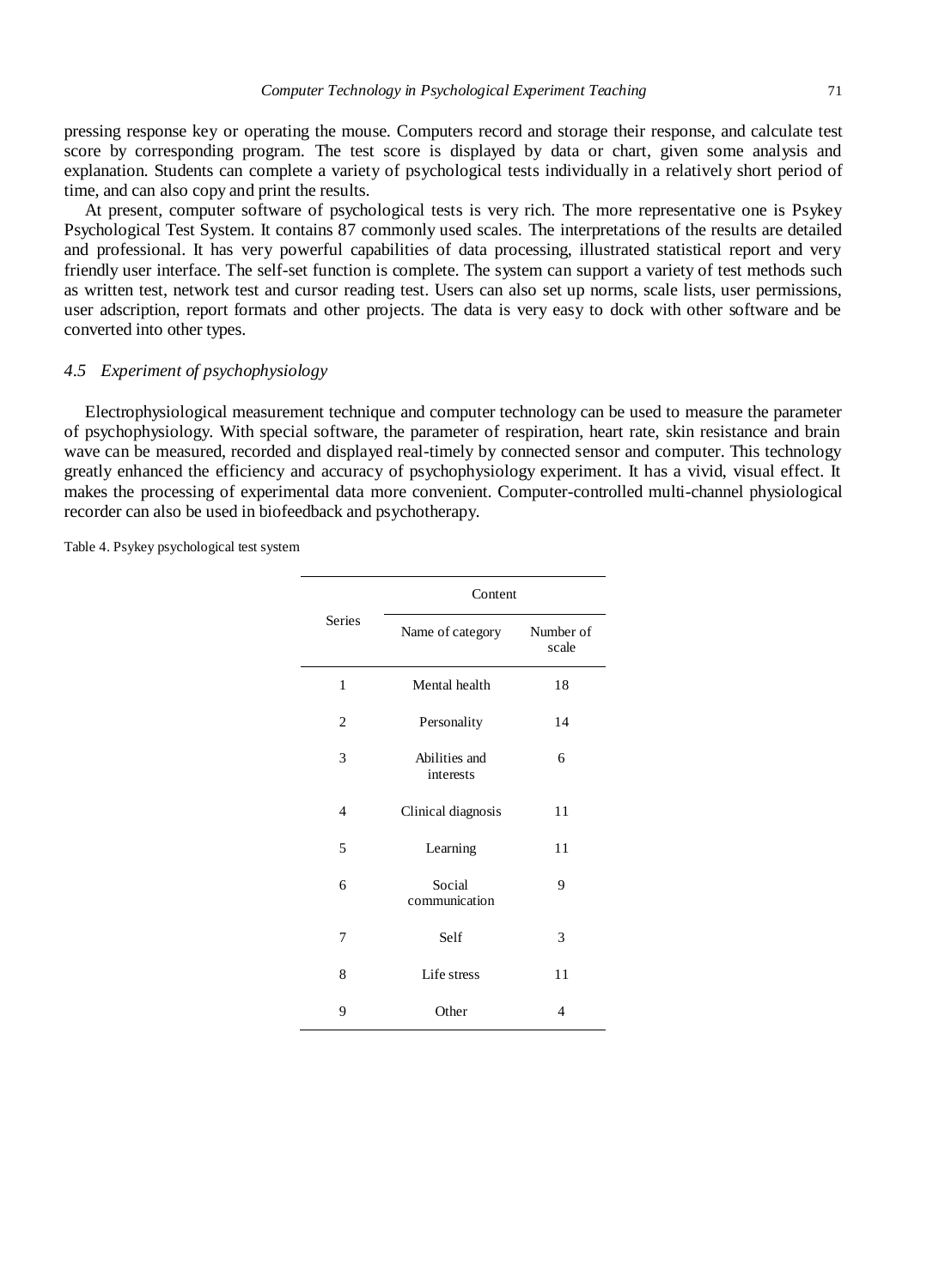## *4.6 Experiment of behavior observation*

The integrated use of computer and multimedia provides a powerful tool for the study of human behavior and social interaction in a particular situation. The courses of social psychology, developmental psychology, management psychology, psychological counseling and psychotherapy have experiments of behavior observation. Subjects need to be observed without interference completely. The ideal way is to experiment in a specially designed behavior observation room.

The behavior observation room is divided into two spaces by one-way glass. One side is the activity room where the subject is in. There are computer, projector, speaker, television set, hidden video camera and acoustical pickup that have been installed in it. The other side is the observation room where the experimenter is in. All of the devices in the activity room have been connected with the computers in the observation room. The experimenter controls the presentation of stimulate in the activity room through multimedia control system, and gets video and audio records of the subject. The material is true and natural, and can be observe and study repeatedly.

## *4.7 Information system of psychological experiment teaching*

 To build a highly integrated information management platform for psychological experiment teaching is not only necessary but possible. To combine the various instruments, device, experimental technique, instructional materials, learning material and information of teachers and students into computer, multimedia, simulation technology and network may create a multi-functional psychological experiment teaching information system. This system can be used to assist teaching, manage the laboratory and actualize virtual experiment. "It improves the informationization, efficiency and openness of psychological experiment teaching. The laboratory resource can be used and coordinated comprehensively. The teachers and the students can be provided intelligent services [3]. "

"The computerized psychological experiment is not only to improve the experimental condition, enhance the level of experimental control, but also liberate the experiment from the laboratory. It makes it possible to implement network and distance learning [1]." Computer-centered psychological experiment teaching information system is the direction of the development of psychological experiment teaching.

## **5. Review of computerized psychological experiment teaching**

The application of computer technology in psychological experiment teaching has achieved remarkable result. However there are aspects of shortcomings. For example, the stimulus is usually presented on a computer screen or projection screen. The single way of presentation of stimulus fatigues the subject easily. "To do psychological experiment in the computer room is very different from the real situation. The external validity of psychological experiment is reduced [1]." What the students usually do during experiments is simply to press the response button. They have no chance to get exercise on operating equipments, controlling experimental conditions, observing the subjects, measuring and recording the subject ′s response. Computers prevent the students from grasping the principles and methods of psychological experiment and learning how to use psychological experiment apparatus and equipment. "During computerized psychological experiment, some inherent psychological change and unexpected response of subjects can not be observed and recorded by computer. The students lose the possibility to explore the issue deeply [4]." These questions await further study.